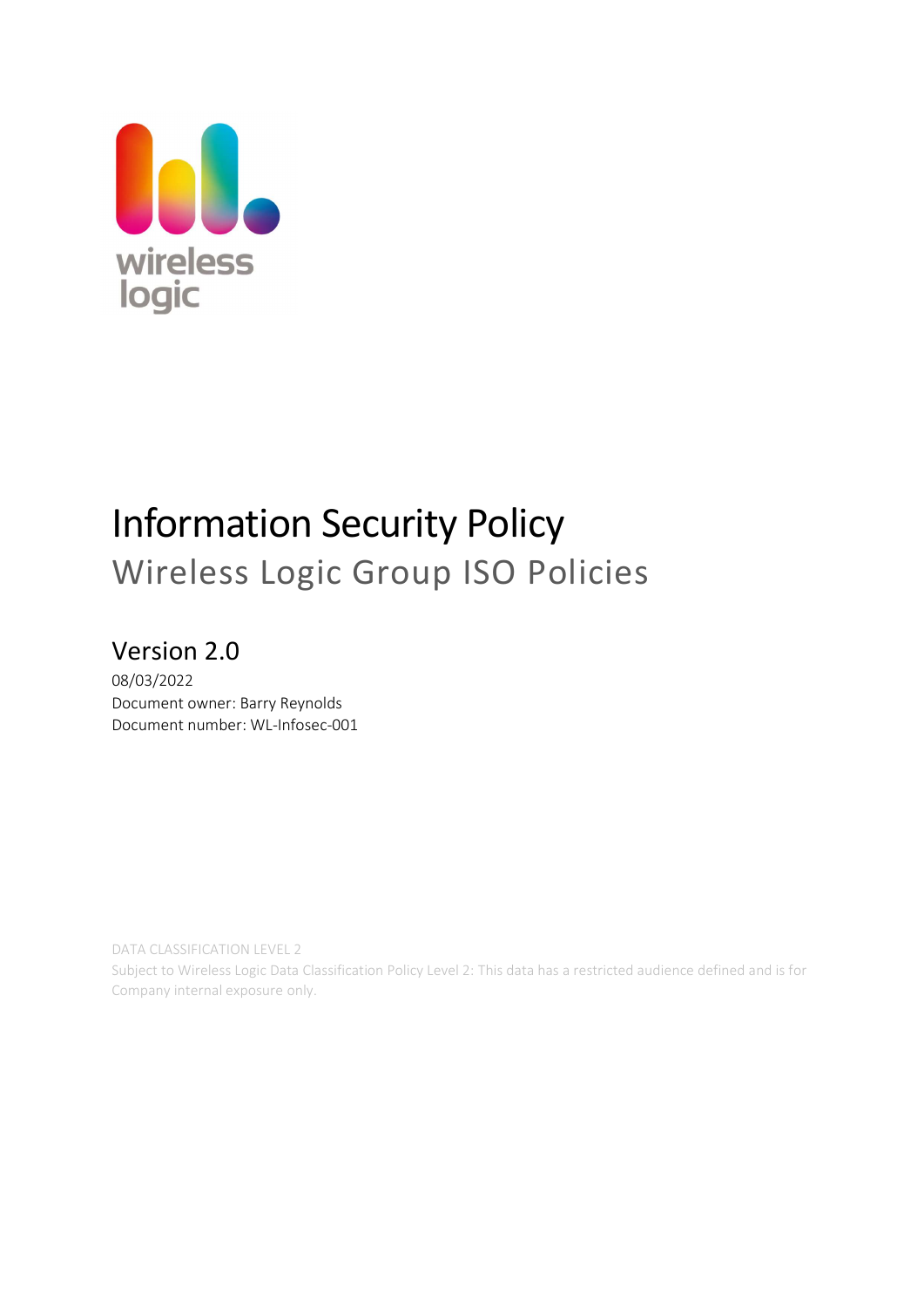

## 0.1 Version Control

| <b>Change</b>       | Version | Author              | Date.      |
|---------------------|---------|---------------------|------------|
| Original Draft      | 0.1     | Stuart Elliot Gwilt | 30/09/2021 |
| Published Version   | 1.0     | Stuart Elliot Gwilt | 21/12/2021 |
| Grammatical Changes | 2.0     | Stuart Elliot Gwilt | 08/03/2022 |